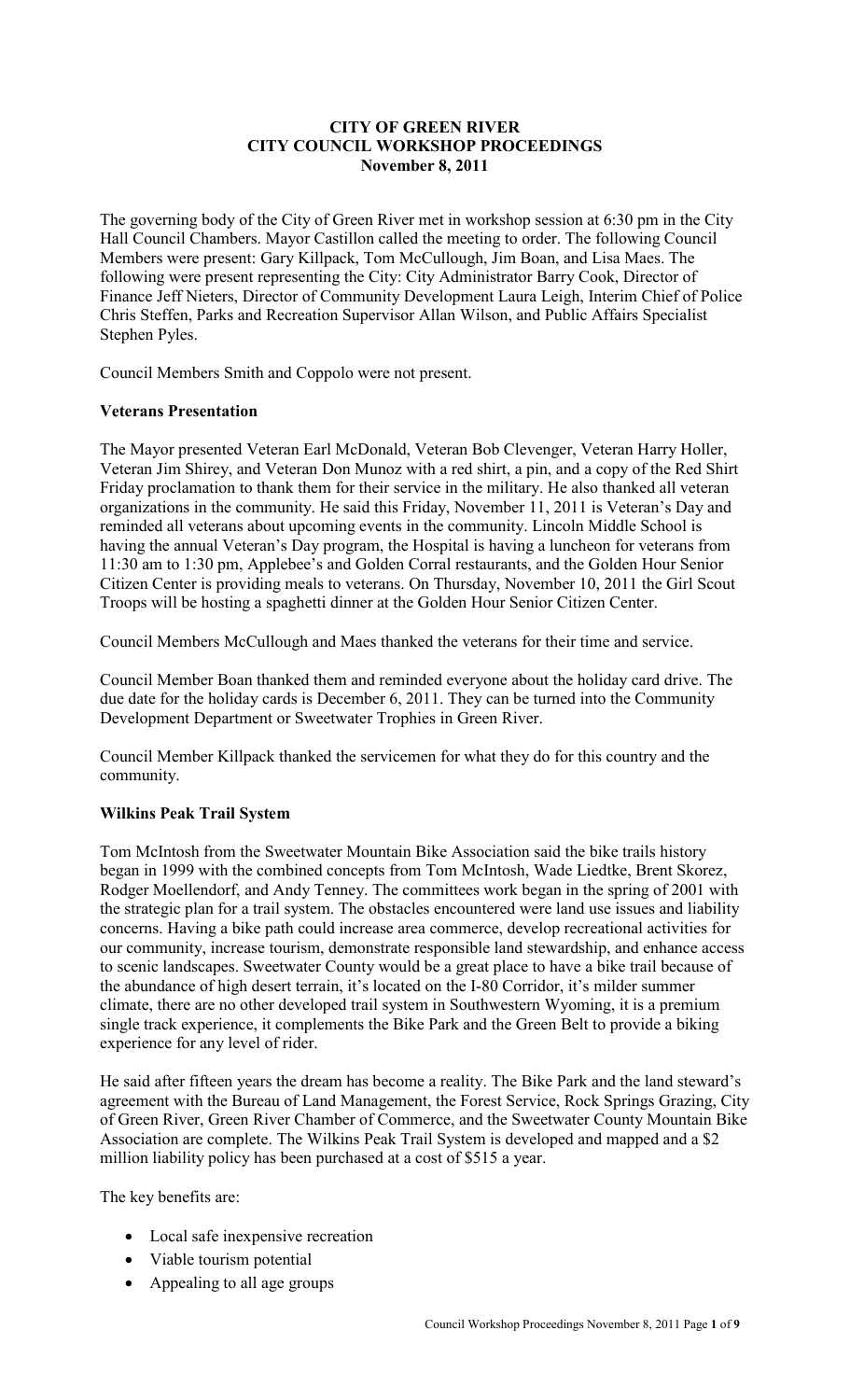- Educates youth on proper land use
- Great form of exercise
- Enhances the fun in living

To Do List:

- Complete signage April 2012
- Produce and publish trail maps and descriptions March 2012
- Build kiosks at trail head parking June 2012
- Promote and market trails current
- Recruit trail sponsorships current
- Apply for Intermountain Bike Association epic trails status current
- Research further trail development
- Build the local mountain biking community
- Mountain bike jam July, 21, 2012

Mr. McIntosh thanked Jason Brown, Allan Wilson, the Mayor and Council members and city staff, Green River Chamber of Commerce, and Sweetwater Travel and Tourism for all of their support and help on this project. He said anyone is welcome to join the Sweetwater Mountain Bike Association. There is a \$25 annual fee.

Council Member McCullough thanked the members of the bike club for their efforts and extended his support to them.

Council Member Maes thanked everyone that has been involved. She appreciates the hard work they have put towards the project.

Council Member Killpack thanked them too. He is very impressed on the positivity of the group.

The Mayor also thanked them for their efforts and said he will continue supporting them.

Mr. McIntosh thanked Ms. Hartford for helping them.

# **Municipal Court Presentation**

Municipal Court Clerk Lynn Birch went over the basics of citation and court summons.

Citations:

- Police department enters the citation and then walks it over to the court
- Court enters the citation into computer system and case is filed
- Schedule appearance (only if it is a must appear)
- Reporting to the State and the Wyoming Department of Transportation and newspapers

Forfeitable Citations:

- Those not marked must appear/first offences can be paid and there is nothing further that will need to be done.
- Unpaid a bench warrant is issued

Traffic Citations:

- Paid citations are reported to the state
- Unpaid citations are reported to the State and the NRVC (Non-Resident Violator Compact). Wyoming notifies each state involved with the NRVC when any non-resident has a traffic citation and has not paid it. There are only four states that are not involved with the NRVC.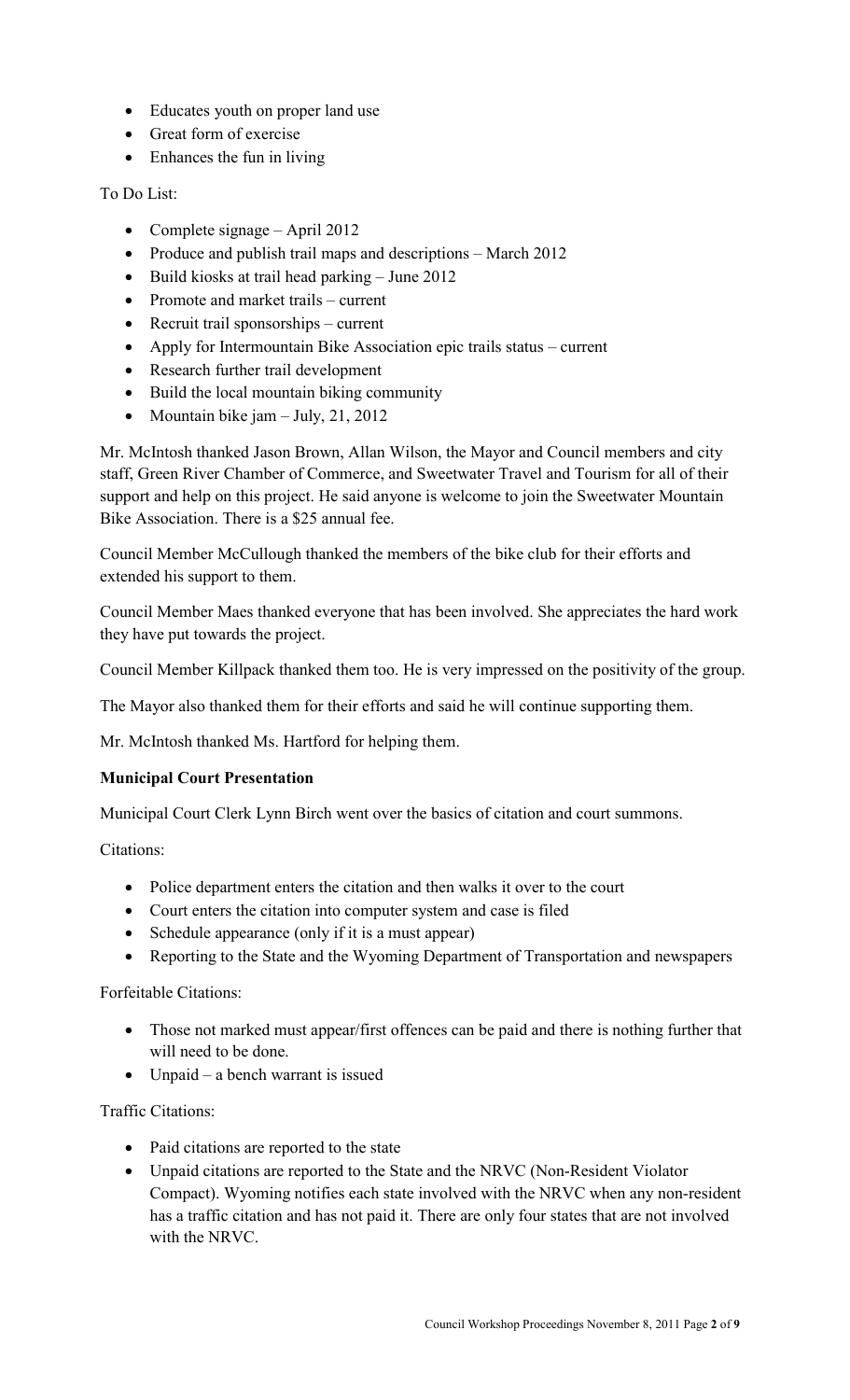After studying police reports, the City Prosecutor may bring charges against an individual, or individuals, by issuing a Summons to Appear before the Municipal Court. The information and Affidavit in Support of Information are the documents which charge the Defendant(s) with a crime, such as passing a school bus, shoplifting, indecent exposure, which is a violation of city ordinance.

When charges are filed by the City Prosecutor:

- The officer's copy is placed in his/her box in the police department (this notifies the officer there are charges to be read and signed for)
- Officer has to have his/her signature notarized
- Once notarized, the judge reads and signs the Affidavit and Summons
- File is processed and entered, an Appearance date is scheduled
- The Police Department serves the Summons and a copy of the Information and Affidavit in Support of Information (charging documents) is given to the defendant.

Court Orders - If they plead guilty their sentences can consist of: fines, other court orders, jail, probation, traffic school programs, online alcohol programs, shoplifting programs, or teen court.

Trials – If they plead not guilty they can obtain a court appointed attorney or retain an attorney themselves or defend themselves. The court appointed attorney fees will be repaid to the city. Once this is completed then subpoenas are issued, a bench trial begins with witnesses or a jury trial begins with jurors. The court is constantly keeping in contact with defendants by letter, notices of setting, appearances, motions due, and the balance of fines due. If a defendant has non-compliance issues then they have to go back to court where they can have a probation revocation or contempt of court, suspension of license, or warrants issued.

Reporting traffic violations (paid or unpaid) the court does notify the State. On unpaid violations they notify the State and NRVC. They also send out a Failure to Pay Notice to the defendant.

Defendants have the right to appeal their sentence with the District Court or Supreme Court.

The Municipal Court is obligated to give information to the press, even juveniles that are charged as adults are sent to the press.

Council Member McCullough asked how many people have trials in a month.

Ms. Birch said it varies. Currently they have five bench trials set. There is one jury trial set but many times they are taken care of before the trial occurs.

Council Member McCullough asked how many warrants are issued.

Ms. Birch said currently there are approximately 140.

Council Member McCullough asked if the Police Department is currently trying to track down the people that have warrants.

Ms. Birch said yes.

The Mayor asked how much does the court bring in by fines.

Ms. Birch said from July 1, 2004 until September 28 they have collected \$845,817.60. In January 2007 to December 31, 2007 there were 1, 257 charges filed with dispositions totaling 1,217 so the total amount collected was \$126,233.04. January 1, 2010 to December 31, 2010 there were 998 charges filed and dispositions filed were 996 with the total amount collected at \$111,876.37.

The Mayor asked if she has seen an increase in the activity in the courts.

Ms. Birch said yes. They have more defendants that want to explain their reasoning's to the judge and more are pleading not guilty. On a second offence, defendants have to appear before the judge.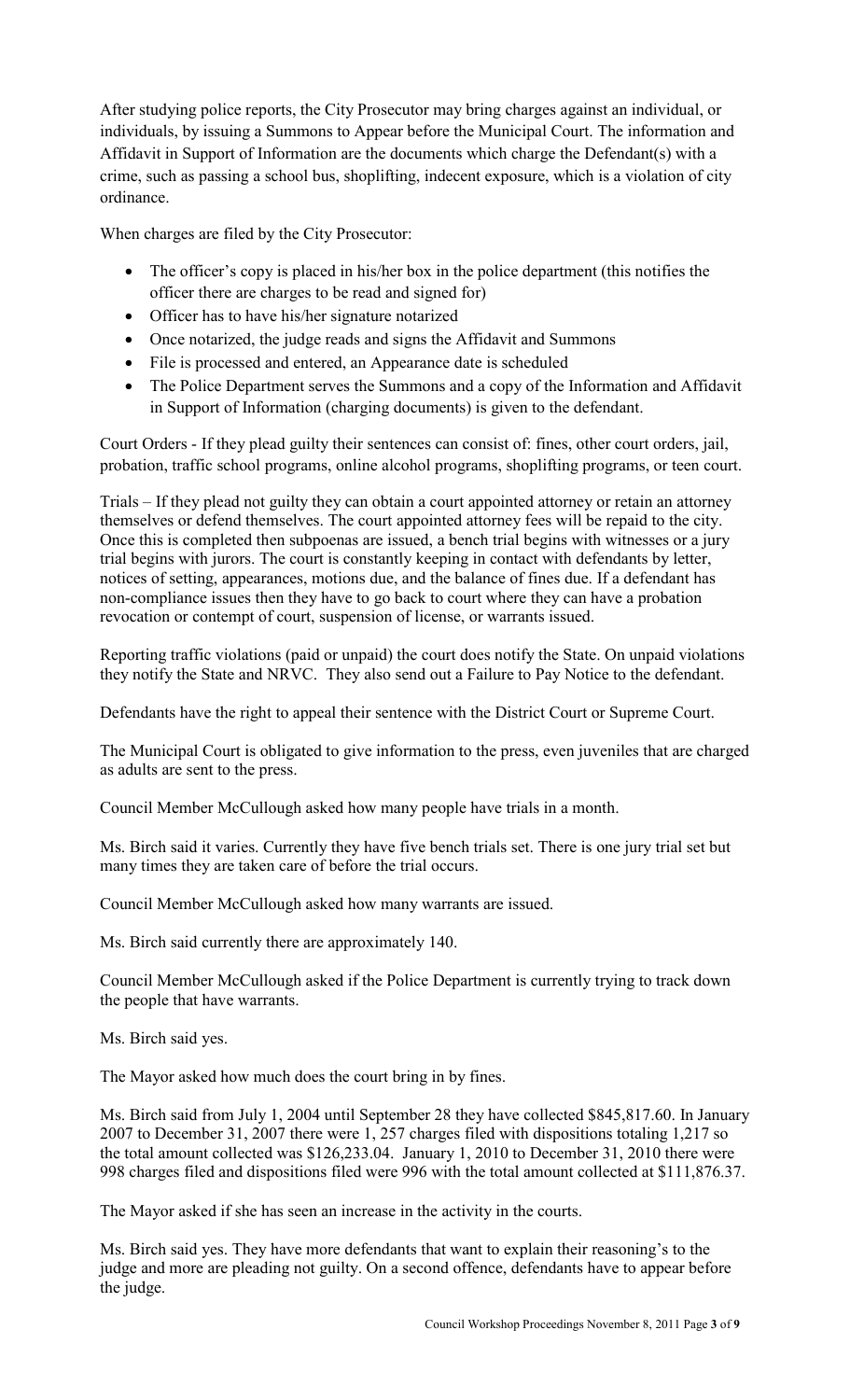The Mayor asked where the money goes after it is collected.

Ms. Birch said the court appointed attorneys, and any fees are paid directly to the city by the Municipal Court.

Mr. Cook asked why the court does not deal with driving under the influence violations.

Ms. Birch said to her understanding, there was no place to put anyone that was in violation. She now said they can start doing them again. She said she has been asked why the Municipal Court does not handle driving under suspension violations as well.

The Mayor asked if this would require council vote in order to reinstate it.

#### **Update on the Visitor's Center Basement**

Director of Parks and Recreation Allan Wilson said there will be a storage area with a meeting room area in the basement. They have to work around the maintenance area that is already there. Mr. Roosa has an estimate of \$13,000 to sheetrock the walls and put in a drop ceiling. There is electrical and HVAC work that will need to be done at a cost of \$25,000 to \$28,000.

Staff has been directed to look into the cost of putting in a media center. He suggests keeping it small and put in an overhead projector, a drop screen, and to run some category five cable for a computer system plus a small microphone system.

Information Technology Specialist Stacey Nutt said she was asked to look into media capabilities in the visitor's center basement. She said to purchase the equipment for this media center would be \$50,000 to \$60,000. The channel thirteen and cable TV production equipment would cost \$40,000 to \$60,000. The costs would depend on what is needed.

Her concerns are: the need for fiber to be run to the building, the size of the room, and that there is a 4" support beam that will be in the way for video production.

She suggests, if it is council's wish to go forward with the media center they plan for it now before the walls are built so staff can integrate the media systems design into the wall structure to accommodate all the necessary cabling.

The Mayor said he asked staff to look into this location for the media center. He said there is no location in Green River that can accommodate meetings like this. He does not see the immediate need for a bigger council chambers area but there will be a need for it in the future. It looks like it would take \$100,000 to \$150,000 just for the media center.

Mr. Wilson said staff is looking into putting some cat five cables in there so they will have it for the future. Staff is recommending the media center be put into city hall since the fiber is already here.

Council Member Boan thanked staff for doing what they were asked but he does not understand why there is a need to move channel thirteen equipment into that facility. He agrees with staff, the media center should be located here at city hall since the police department and court will be moving.

The Mayor said this was just a proposal. The city does not have an emergency management center on this side of the city and this could serve as an emergency management location.

Mr. Wilson said there is approximately \$25,000 in the account to finish the basement.

Council Member Maes said she agrees with staff. The best place is here at city hall. There will be a lot of space available when the police department moves into their new building.

Mr. Wilson said he would look into the cost of putting in projectors and some wiring for the future use. He estimates needing around \$10,000 on top of the money already set aside for the basement.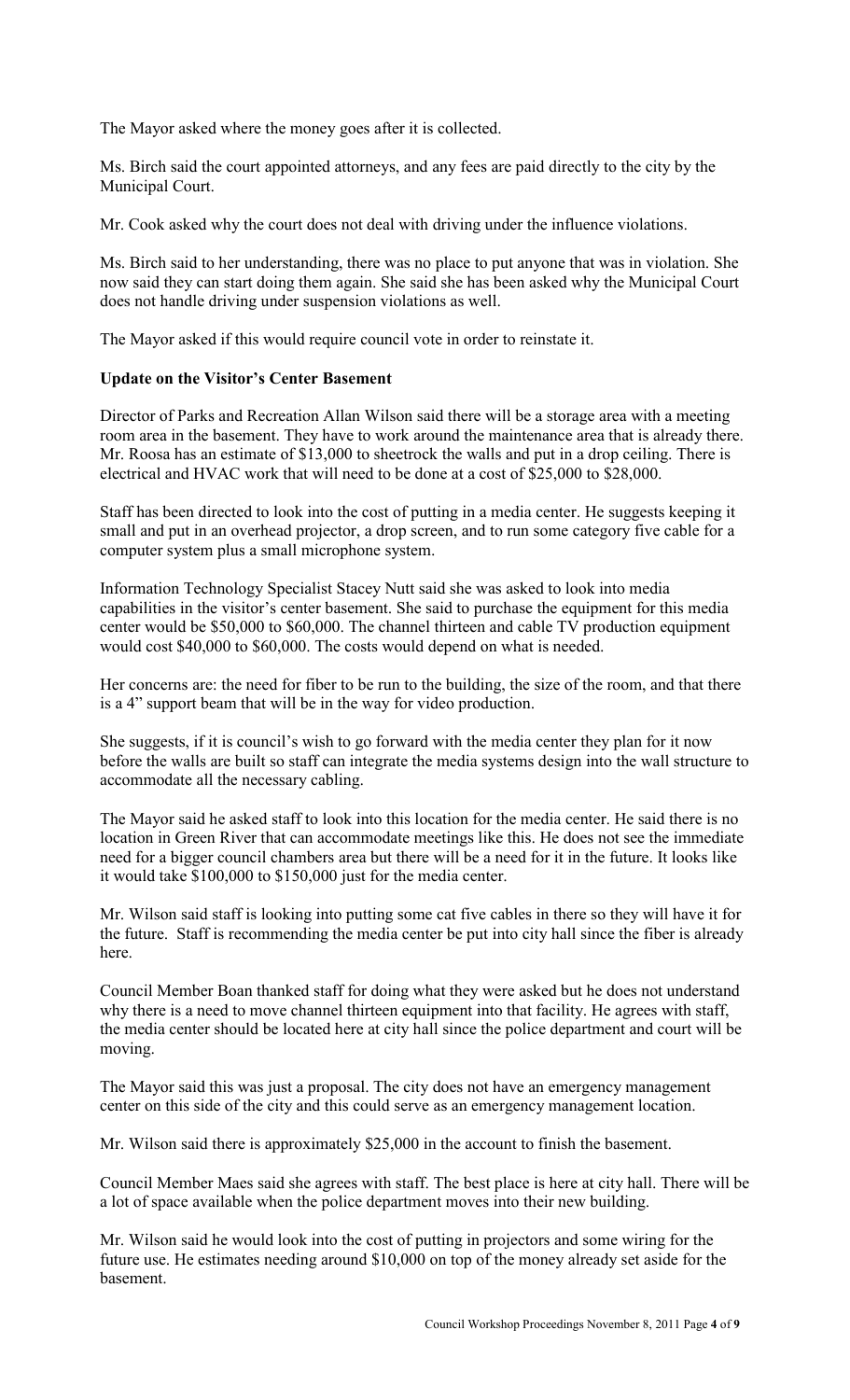The Mayor asked him to do so.

Director of the Green River Chamber of Commerce Janet Hartford said the forest service staff has looked at the visitor's center for a future location. They seem to like the facility and are looking forward to the possibility of working with the city.

### **Update on Weed Abatement and Landscaping on City Right-of Ways and Alleys**

Mr. Wilson said the Parks and Recreation Department took over the weed crew a couple of years ago. They inherited the equipment and the seasonal hours. They did not receive the full time position or the operational budget that they had. In 2010 they had 3,055 total man hours involved with the weed crew. This year it was 2,600 hours. The city's Parks and Recreation Department maintains 3,000,605 square feet of turf area, which is equal to 82.8 acres. They maintain roughly 7,000,648 square feet of weed areas, which equals 175.6 acres. This is double the amount.

He does not think it should be the city's responsibility to keep the weeds down in front of people's property. He feels they are responsible for shoveling their own walks so why are they not held responsible for keeping their weeds under control. He does understand the maintenance of the collector streets, Uinta Drive and Flaming Gorge Way. He said they have had three claims for broken windshields with two of them occurring in alleyways.

He said he is looking for more direction on how council would like the city to look. He asked if they should have citizens maintain their right-of-ways. For instance,  $2<sup>nd</sup>$  North behind City Hall does not fall under the city's responsibility it is the citizen's responsibility.

Council Member McCullough said there are lots of areas they can spray one time and deal with other issues later. When you trim you have to go back and keep doing it over again so spraying would be best.

Mr. Wilson said he does not have the equipment to have more than two groups spraying at one time. He said one more sprayer and more personnel would help two.

Council Member Boan said city property is city property and he will not ask property owners to clean up city property. Alleys are city property too and property owners are not allowed to do anything with the alleys so it is up to the city to maintain them.

Council Member Killpack asked what Mr. Wilson recommends to do.

Mr. Wilson said he would spray. He will be asking for more money in his next year's budget to be able to get the equipment he needs to do so.

Council Members agreed staff should spray the weeds.

Council Member Maes said as far as landscaping on main streets, the greenery looks very good and she would like for it to stay.

Mr. Wilson said staff is trying to keep the greenery on those areas but they are looking into a mixture of rock and green in other areas. He informed council that quite a few trees along Flaming Gorge Way will be removed because of the oyster scale issues.

The Mayor said he has been getting a lot of calls on weed issues in Green River so he does think spraying them would be good. He asked if staff is current on the regulations of spraying chemicals.

Mr. Wilson said 90% of his staff is licensed to spray the chemicals so they are in compliance with the requirements. They are audited every year and they have to keep all of the records to prove who sprayed, when they sprayed, where they sprayed, and the weather at that time the spraying occurred.

# **1 st Quarter Financial Report**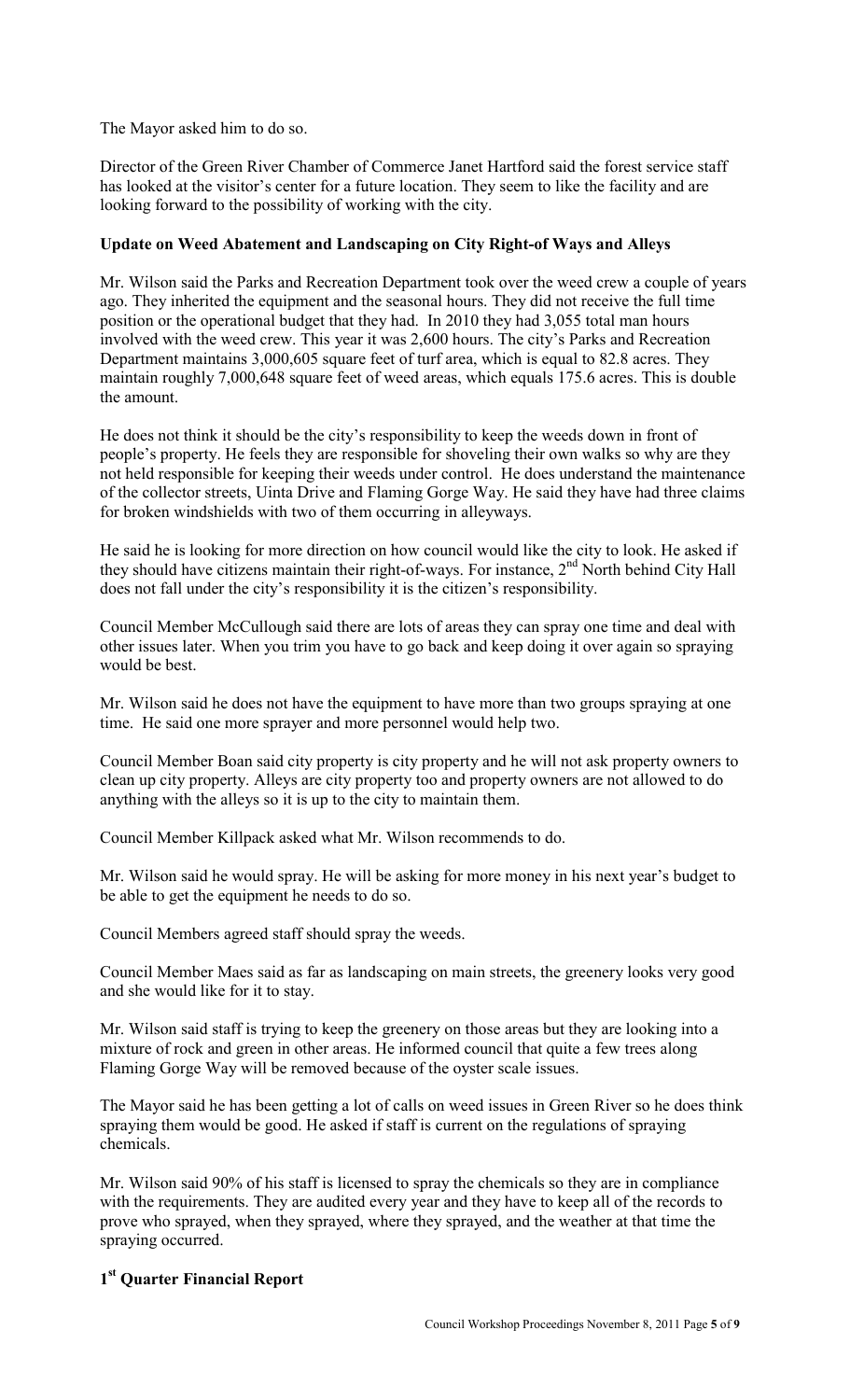Director of Finance Jeff Nieters presented the financials for the first quarter July 01, 2011 to September 30, 2011.

| <b>Actual Revenues:</b>                         | Percentages: |
|-------------------------------------------------|--------------|
| Intergovernmental - \$192,745                   | $4\%$        |
| Franchise tax - \$68,583<br>$\bullet$           | $2\%$        |
| Property Tax - $$14,233$                        | $0\%$        |
| Services/Misc/Court/Permits/Fees - \$180,579    | $4\%$        |
| State Sales Tax - \$1,763,523<br>$\bullet$      | 36%          |
| Local Sales Tax - \$1,453,007                   | 30%          |
| State One-Time Funding - \$924,789<br>$\bullet$ | 17%          |
| Fuel/Minor Taxes/Grants/Donations - \$246,833   | $5\%$        |
| Mineral Royalty/Severance - \$0<br>$\bullet$    | $0\%$        |
| Actual Expenditures:                            | Percentages: |
| General Government - \$735,516                  | 18%          |

| $\sim$ Ocheral Obverhinging $\psi$ 199,910 | 1 O / U    |
|--------------------------------------------|------------|
| • Police - $$1,295,863$                    | $32\%$     |
| • Fire Department - $$112,803$             | $3\%$      |
| • Community Development - $$155,846$       | $4\%$      |
| • Public Works - $$574,346$                | $14\%$     |
| • Parks and Recreation - $$1,165,331$      | <b>29%</b> |

The expenditure budget verses the actual budget should average around 25%. The General Government is at 22%, Police is at 28%, the Fire Department is at 16%, Community Development is at 23%, Public Works is at 22%, and the Parks and Recreation is at 26%. Some of these are higher and that is due to the retirees and seasonal employees from the summer.

The Enterprise Funds:

Actual Expenditures:

- Solid Waste is at 25%
- Wastewater is at 29%
- Water is at 34%.

There are two accounts that are higher than 25% but that is no cause for concern. These accounts have higher usage during the summer.

Net Income/ (Loss):

- Solid Waste is \$94,000
- Wastewater is \$70,000
- Water is at \$233,000

Mr. Nieters said at the end of the first quarter the city is physically strong and the sales tax is still strong. The General Fund expenditures are under control and the Enterprise Funds are making money and in control.

### **Hunting Ordinance Amendments**

Mr. Cook said there is a concern that citizens are allowed to shoot compound bows within the city limits. Staff has taken a look into this and they recommend, if council wishes this to be changed then they change the ordinance 18-61: Throwing Projectiles and leave 18-62: Hunting and Trapping Prohibited the same.

Council Member Maes said she was the one that brought this up. She finds this to be very dangerous. The projectile says stones and bricks but she thinks the arrows should be included.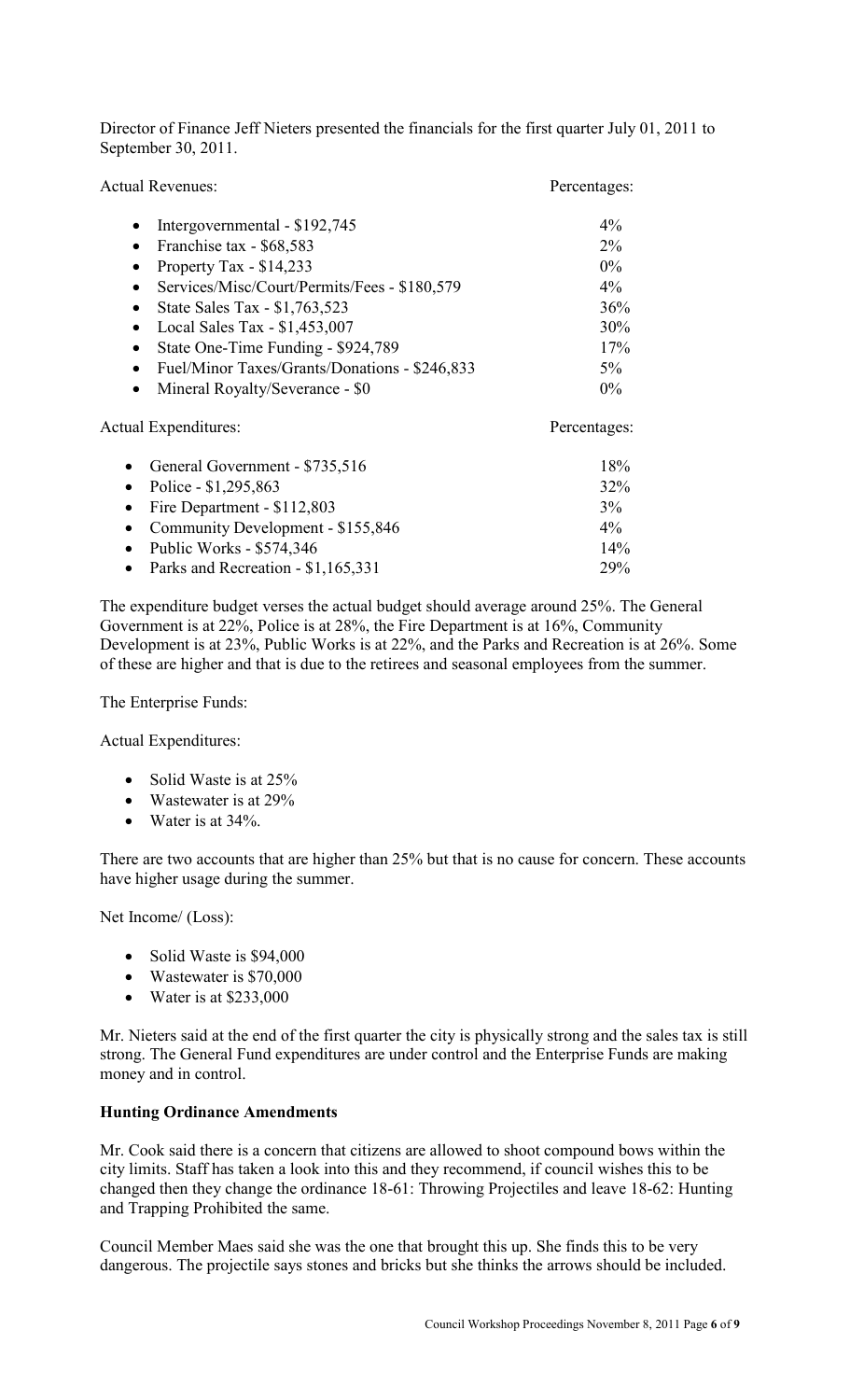Council Member McCullough said he remembers this ordinance and thought it was crazy that compound bows were not being included. He would like to see it included in the ordinance.

Council Member Boan asked about the complaints the police department has had on this issue.

Interim Chief Steffen said he was not aware of any complaints until the one Council Member Maes is talking about. He does agree that a bow can do damage. There is an area that people can use their compound bows safely so making this change would be fine.

Council Member Boan asked if the inside range was free to use by anyone.

Chief Steffen said no. He said the issue is a board member of the club has to be present in order to have it open, for liability reasons, but while it is open it is a minimal fee of \$5.00 for anyone to shoot all they want.

Council Member Killpack said he supports the change; he would rather be proactive now instead of waiting until someone gets hurt.

Council Member McCullough said the areas are very nice and would accommodate anyone who would like to practice.

Council Member Killpack asked if the council would approve of Mr. Cook putting a transfer of money to the URA Board on the agenda for next week. This would get them started doing some projects that they are looking into. He would like to support them by giving them \$150,000. He said \$38,000 was set aside for SWEDA and there is \$200,000 in the tourism budget so money from both could be used.

The Mayor said he would like to set aside resources for them to start. He would like the council to get together and come up with the guidelines for the URA and then they can look into funding them. He said they do not have to do the whole amount now they can give them a small amount to start.

Council Member Boan said he does not have any objections to giving money to the URA to get started but he wants to make sure that the URA has been organized according to state statutes. As far as the money set aside for tourism, as long as it is used for a tourist attraction he will support it.

The Mayor said they will have to come up with an attorney, bank account and this money will help.

Council Member Killpack said they were looking into doing some things for the holidays so that is why he was asking.

URA Board Member Debbie Alvarez said they are looking into putting some lights on the viaduct and doing something with the clock tower. They would do clear lights so they can use them all year. She would like to purchase the lights for the viaduct. She is planning to talk to Union Pacific also.

Council Member Killpack said they could give them \$50,000 to start.

All council members agreed.

### **City Administrator's Report**

Mr. Cook said he gave council an update of the last five years of consensus funding in Sweetwater County. This is to give the council an idea on how much funding it takes for capital projects to get implemented and how it has gone down over the past five years. Consensus funding is a process that the State of Wyoming has developed to provide capital construction or infrastructure funding for the counties in Wyoming. A lump sum is divided up among all of the counties.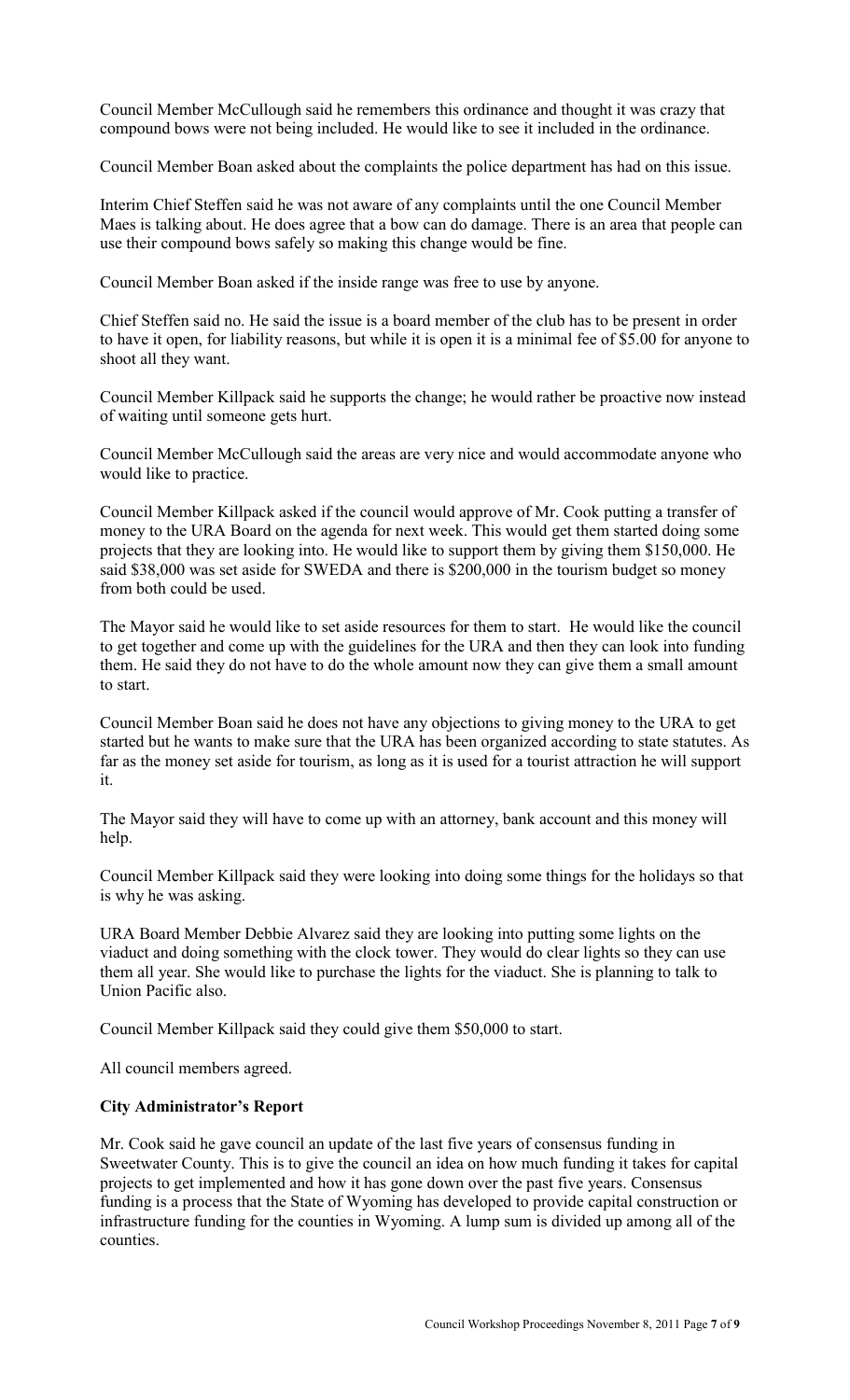Under his direction the Human Resource Department is looking into adjusted seasonal hourly rates. Last year the rate for seasonal workers was very high, in his opinion. He said in doing research they have seen three rates out there for seasonal workers: retail, public sector, and energy and mines. There could be changes to this later.

The Inberg-Miller study is reaching it completion and they will be charged with coming up with a preferred route for the alternate road between Green River and Rock Springs. If this is allowed the city would have gone beyond the requirements. If the city decides to go for federal money then the city will be required to do a lot of this work again. He has asked Mr. Brown to let him know when he will need to organize a meeting between the cities and the county to discuss the direction they would like to go.

Council Member McCullough said he does not think they can do this locally; they will need federal funding.

The Mayor said it will not hurt to have a meeting but he does agree with Council Member McCullough that they will need federal help to pay for the project.

Council Member McCullough said if they could delay the preferred route.

Mr. Cook said yes. They could tell them thank you and inform them they do not need to go any further. This way the direction of funding can be decided later.

He has asked the Fire Department and the Community Development Department to consider exploring the home rule concept for inspections. He said this would no longer require the State Fire Marshalls review. Having the Sate Fire Marshall review the plans causes a delay in getting projects done. The Home Rule would let the city provide the inspections with people on staff or contracted out. All of the plans for the Tomahawk had to be sent to Cheyenne for final approval and it cost the city \$5,000. He said City of Rock Springs does have a home rule.

Council Member McCullough said he understood the city was already under home rule.

Mr. Cook said staff presented this to the council but they chose not to go forward with it.

Council Member Killpack said he would support it.

The Mayor said he would like to see the pros, cons and cost savings.

Director of Community Development Laura Leigh said the city only has home rule on electrical. As far as fire inspection it has to go to the state. They still require a plan review from city staff along with the state so for the developer the process is doubled.

Mr. Cook said the Southside Water project was originally a 380 day contract and it started on June 15, 2010. The completion date was to be August 1, 2011. The city extended the engineering contract with Nelson Engineering at a cost of \$134,500 to get to the new completion date of November 1, 2011. It is now November 8, 2011 and the project is not complete. Staff will be meeting with Nelson Engineering and various parties on November 9, 2011 at 1:00 pm in the Council Chambers and will be recommending a winter shutdown effective November 18, 2011. They will require no outside work be done after November 18, 2011. They will allow some cleanup around town but no streets will be torn up.

The Mayor asked if this would delay the 3rd South Project.

Mr. Cook said no, it is almost completed and the half of a block will remain gravel for the winter.

Mr. Cook said the Parks and Recreation staff went to Riverton to make a presentation on hosting the 2012 State Little League Tournament. It was awarded to the City of Green River and will occur the week after the National High School Rodeo.

### **Mayor and Council Reports**